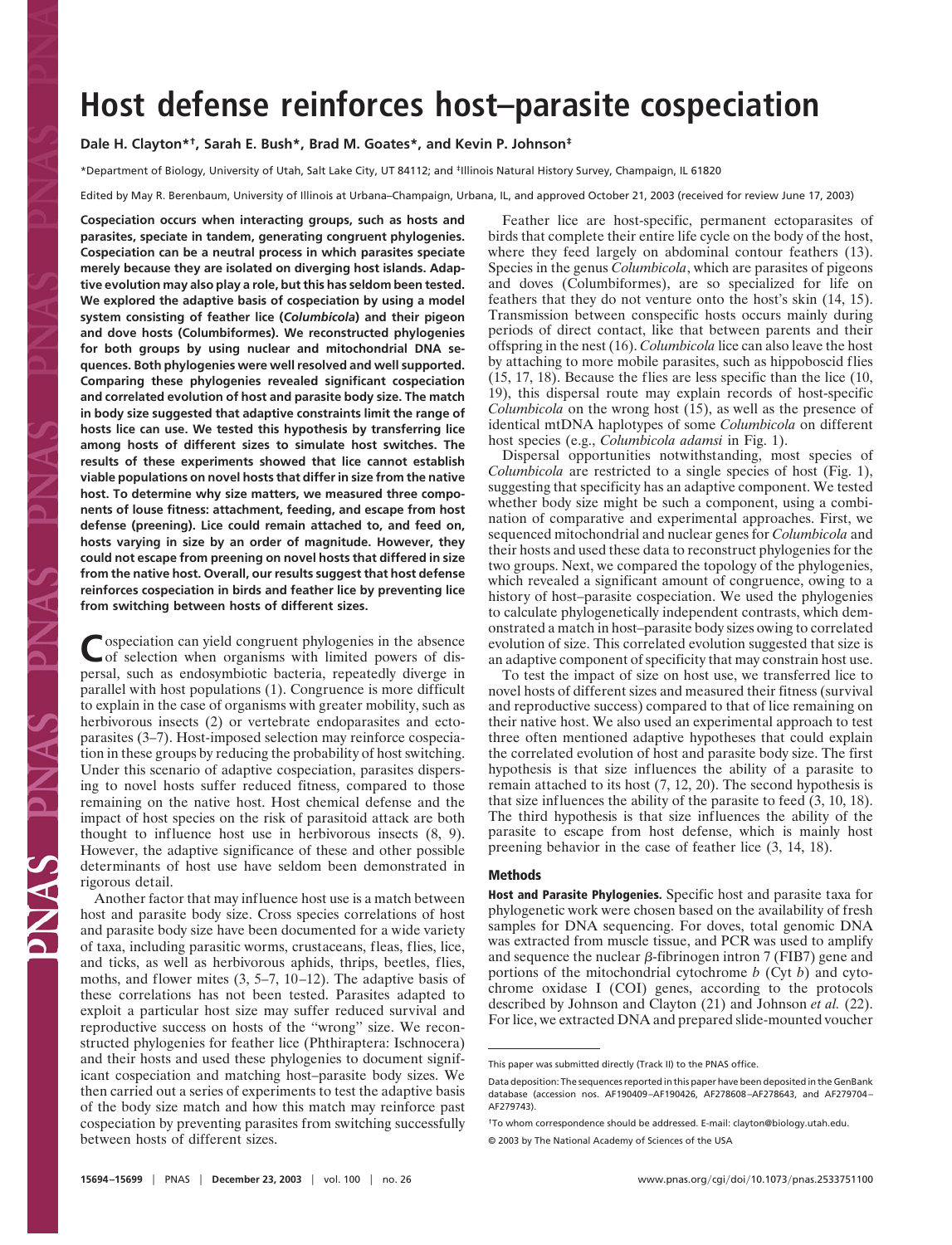

Fig. 1. Phylogenies of pigeons/doves and their feather lice in the genus *Columbicola*. Numbers after the names *Columbicola passerinae*, *macrourae*, and *columbae* indicate cryptic species of lice (17). Numbers beside branches are percent of 100-ML bootstrap replicates containing the node; values below 50% are not shown. Thin lines show host–parasite associations (17, 43). Fourteen of the 19 *Columbicola* species (74%) are host-specific. The remaining five species (bold) occur on two or more species of hosts. Circles with letters show cospeciation events inferred between the host and parasite trees by using reconciliation analysis (44). The eight cospeciation events are more than expected by chance (P = 0.029). Reconciliation analysis of trees derived from parsimony analyses of DNA sequences for doves and lice also inferred eight cospeciation events (P = 0.035). Asterisks show the five host species used in the experimental work.

specimens as described by Johnson *et al.* (22). We amplified portions of the nuclear elongation factor 1 alpha (EF-1 $\alpha$ ) and mitochondrial COI and 12S ribosomal RNA genes by using primers and protocols from Johnson *et al.* (22). Complementary chromatograms were reconciled by using SEQUENCHER (Gene Codes, Ann Arbor, MI), and the sequences were deposited in GenBank (accession nos. AF279704–AF279743, AF190409– AF190426, and AF278608–AF278643), as well as in Johnson and Clayton (21).

All phylogenetic analyses were conducted by using PAUP\* (23). Trees were rooted as described by Johnson *et al.* (22). For phylogenetic analyses, we first compared the signal in different gene regions for each group by using the partition homogeneity test (23–25). This test revealed no significant incongruence among gene regions for each group, so we combined the data for analysis. To reconstruct phylogenetic trees for doves and lice, we used a maximum-likelihood approach. For both doves and lice, we estimated the simplest model that could not be rejected in favor of a more complex model (26) by using MODELTEST (27). In both cases, a model incorporating six substitution categories, with unequal base frequencies, invariant sites, and rate variation according to a gamma distribution was selected (GTR  $+$  I  $+$  G). The parameters from this model were used in 10 random addition replicate heuristic searches to search for the most likely tree. Branch lengths from these analyses were used as branch lengths in the independent contrasts analyses. We also performed bootstrap analysis (28) by using 100 replicates to test the sensitivity of the trees to character resampling. The results of the maximum likelihood analyses are reported herein. We also constructed trees by using unweighted parsimony and, although the trees changed slightly, the conclusions of the cophylogenetic analysis and independent contrast analyses did not change.

**Host and Parasite Body Size.** We used host body mass as a measure of overall body size. Body mass was calculated as the mean of  $\geq$ 10 individuals per species taken from museum records or from Dunning (29). As a measure of parasite body size, we used metathoracic width because it is not subject to distortion during specimen preparation and it is significantly correlated with overall body length  $(r = 0.64, P < 0.0001;$  unpublished data).

Metathoracic width was calculated as the mean of several female specimens per species taken from slide-mounted material or the literature (30).

Phylogenetically independent contrasts of louse size and *ln* host mass were calculated in CAIC (31) by using the *Columbicola* tree (Fig. 1) and maximum-likelihood branch lengths. Contrasts were also calculated for just those nodes associated with inferred cospeciation events (Fig. 1,  $n = 8$ ), providing simultaneous independence of both host and parasite phylogenies (6, 11).

**Feather Size.** The adaptive hypotheses tested below assume that host body size is correlated with feather size, as feathers are the relevant substrate for all three performance measures (attachment, feeding, and escape). We therefore also examined the relationship of feather size to overall host body size. We estimated feather size by measuring a fifth primary feather from one individual of 18 of 24 species (Fig. 1) for which we had a feather sample. We measured the diameter of five barbs in the center of each feather (12) by using a computerized video imaging system affixed to a Nikon DIC microscope. We tested the repeatability of our feather size estimates for each species by using the method of Lessels and Boag (32). Overall, our feather size estimates were highly repeatable  $(r = 0.81; P < 0.001,$  Fisher's combined probability for 18 host species). The mean of the five measurements per species was used as an index of feather size for each species.

**Attachment Experiment.** We tested the ability of *Columbicola columbae* to remain attached to four species of novel hosts, relative to the native host, by grafting sections of feathers from these hosts onto feathers of the native host, the Rock Pigeon (*Columba livia*). We used a scalpel to remove a 1-cm<sup>2</sup> section of feather vane from the fifth primary feather on each wing of a Rock Pigeon. We then grafted a 1-cm<sup>2</sup> section from the same feather of another species to one wing, chosen at random. To the opposite wing we grafted a 1-cm<sup>2</sup> section from another (control) Rock Pigeon. Grafts were cemented around the periphery with Scribbles three-dimensional paint, which is harmless to lice when dry (unpublished data). The paint formed a ridge that prevented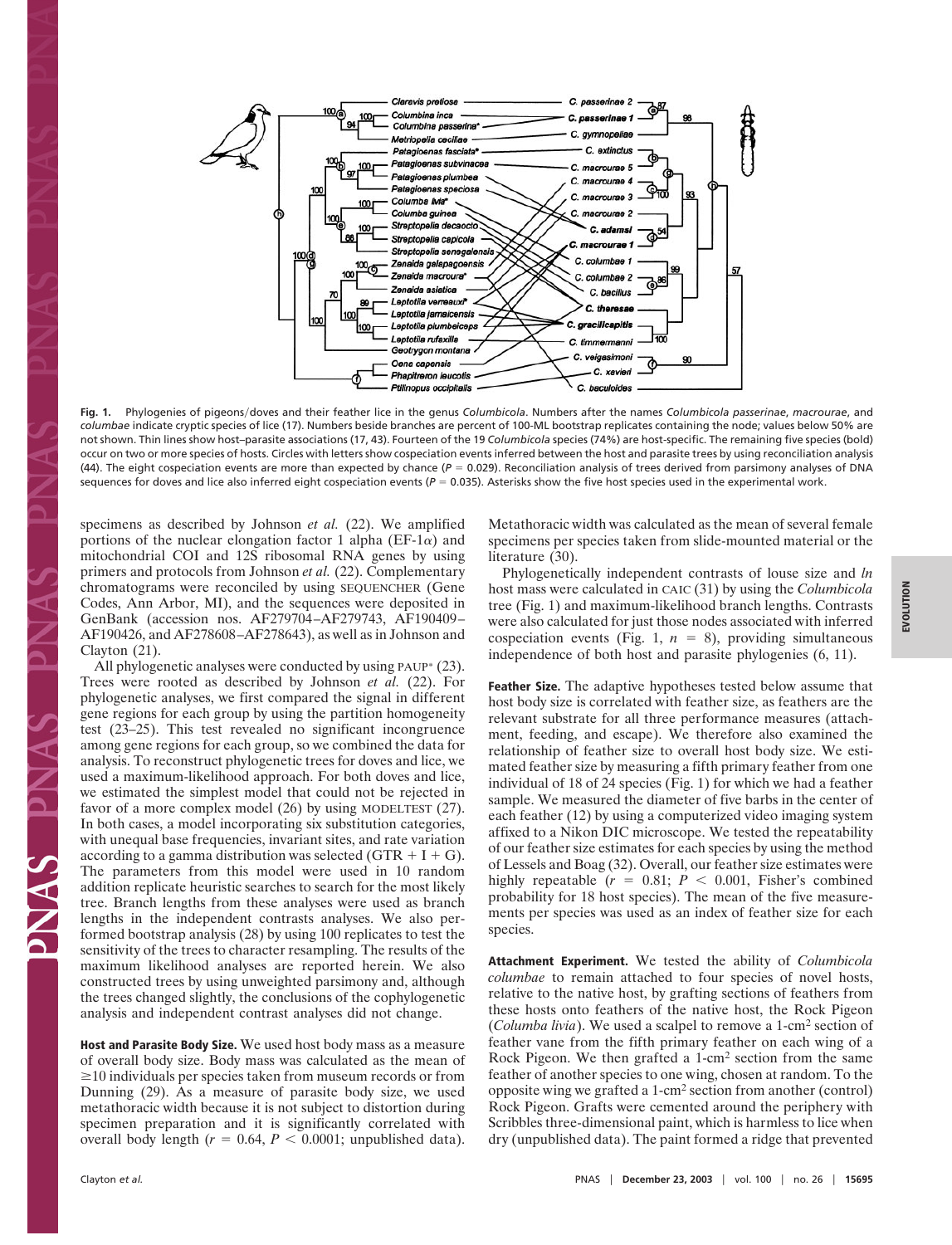lice from crawling off the graft onto the adjacent feather vane (see Fig. 3*a Inset*, feather diagram).

In each trial, two lice were placed on the experimental graft and two lice on the control graft. The Rock Pigeon, attached to a long tether, was released into the air with its wings open and was retrieved before it could close its wings at the end of a 50 to 100-m-long flight. Four Rock Pigeons were used, each with an experimental graft from a different novel host species (10 trials per species  $\times$  4 species = 40 trials). The host species varied in size by more than an order of magnitude (Fig. 3 legend).

We also tested the ability of lice to remain attached to novel host feathers by using a high-speed fan. For the fan trials, the experimental and control feathers were removed from the rock pigeons and taped to the blades of the fan (see Fig. 3*b Inset*, fan diagram). We conducted eight trials per host species, with each trial lasting 20 min on the fan's highest setting (1,260 rpm). Each trial thus simulated a Rock Pigeon flying a distance of 28 km at a velocity of 85 km/h, approximating the velocity of racing pigeons in level flight  $(80-100 \text{ km/h})$   $(33)$ .

**Feeding Experiment.** We tested the ability of *C. columbae* to feed on feathers of the four species of novel hosts *in vitro*. We plucked abdominal contour feathers, the principle diet of this louse (34), from each of the novel host species, as well as from the native host, and put the feathers in 50-ml glass tubes (10 feathers per tube, 18 tubes per host species). The tubes were then placed in a stainless steel lined Percival incubator kept at 33°C and 75% relative humidity on a 12-h light/12-h dark photoperiod (15). After 24 h, the feathers were removed from each tube and weighed to the nearest 0.1 mg three times on an analytical balance, then returned to the tubes. Starting feather mass was taken as the mean value of the three weighings.

Soon after the feathers were weighed, ten haphazardly chosen *C. columbae* were added to each of 15 of the 18 tubes per host species. The remaining three tubes served as louse-free controls to monitor background changes in feather mass. Lice were obtained from captive ''culture'' birds by anaesthetizing the lice with  $CO<sub>2</sub>$  (35). All tubes were returned to the incubator for the duration of the experiment (1 month). At the end of the experiment, the number of live lice in each of the 15 infested tubes was tallied and the lice were removed. The feathers in all 18 tubes were then removed and weighed again three times. Change in feather mass was calculated by comparing the mean mass of feathers at the start of the experiment to mean mass at the end of the experiment.

**Escape Experiment.** We tested the ability of *C. columbae* to escape from preening on hosts of different sizes by transferring lice to captive birds with both normal and blocked preening ability. Birds were trapped in the wild and housed individually in  $30 \times$  $30 \times 56$ -cm wire mesh cages in our animal facility. They were maintained on a 12-h light/12-h dark photoperiod and provided ad libitum grain (Pigeon Mix, Wheatland Seed, Brigham City, Utah), grit, and water. Natural, background infestations were eliminated by keeping birds at 25% relative humidity for at least 10 weeks after capture (36), which killed all lice and eggs. During the course of the transfer experiments, the relative humidity in the animal rooms was raised to 60–70%.

Preening was blocked by using bits, which are C-shaped pieces of plastic inserted between the upper and lower mandibles of the bill. Bits crimp slightly in the nostrils to prevent dislodging, but without damaging the tissue. They create a 1- to 3-mm gap between the mandibles that impairs the forceps-like action of the bill required for efficient preening. However, bits do not interfere with feeding and they have no apparent side effects (14).

Lice were transferred to the same four novel host species used in the previous experiments. Each recipient bird received 25 *C. columbae*, which is the equilibrium population size on captive



**Fig. 2.** Relationship of parasite body size to host body size across the associations shown in Fig. 1. For thefive nonspecific lice (Fig. 1), the mean body mass of their different host species was used. [Reproduced with permission from ref. 45 (Copyright 2003, University of Chicago Press).]

Rock Pigeons with normal preening ability (unpublished data). Lice were obtained from captive culture birds by anaesthetizing the lice with  $CO<sub>2</sub>$  (35). After a period of 2 months (two louse generations), all birds were euthanized and their louse populations were determined by body washing (37). The populations of lice on birds after 2 months included both adult and nymphal lice; thus, population size incorporated both survival and reproductive components of parasite fitness. Population size is relatively easy to measure in feather lice because they complete their entire life cycle on the body of the host. The total number of lice on each bird (*y*) was determined as  $y = (1.10x^{1/2})^2$ , where *x* was the number of lice recovered by washing. This regression model, modified from the model of Clayton and Drown (37) by forcing it through the origin, provides an extremely accurate measure of *C. columbae* populations ( $r^2 = 0.99$ ;  $P < 0.0001$ ).

## **Results**

**Host and Parasite Phylogenies.** Maximum likelihood analysis of nuclear and mitochondrial DNA sequences for doves  $(A-C =$  $1.388$ , A-G = 7.69, A-T = 0.86, C-G = 0.70, C-T = 11.11, G-T = 1.00, A = 0.29, C = 0.29, G = 0.16, T = 0.27, proportion invariant sites  $= 0.49$ , gamma shape parameter  $= 0.68$ ) produced a single, completely resolved tree  $(L = 14,509.04, Fig. 1 \, Left)$ . Likelihood bootstrap analysis recovered 19 of 21 nodes with 50% bootstrap support.

Maximum-likelihood analysis of nuclear and mitochondrial DNA sequences for lice  $(A-C = 1.21, A-G = 7.39, A-T = 1.29,$  $C-G = 2.94$ ,  $C-T = 14.43$ ,  $G-T = 1.00$ ,  $A = 0.34$ ,  $C = 0.15$ ,  $G =$  $0.20, T = 0.32$ , proportion invariant sites  $= 0.34$ , gamma shape  $parameter = 0.37)$  produced a single, completely resolved tree  $(L = 9285.04, Fig. 1 *Right*). Likelihood bootstrap analysis$ recovered 10 of 17 nodes with  $>50\%$  bootstrap support. This tree, together with that for the hosts, was used to infer the extent of cospeciation and for the independent contrast analyses.

**Host and Parasite Body Size.** Parasite body size was positively correlated with host body size across species  $(r = 0.67, n = 19;$ Fig. 2). Regression through the origin of phylogenetically independent contrasts in louse size against contrasts in host size was highly significant ( $n = 18$ ,  $t = 3.97$ ,  $P = 0.001$ ). When contrasts were restricted to nodes associated with inferred cospeciation events  $(n = 8)$ , providing reciprocal phylogenetic independence (6), the regression was still significant ( $t = 2.54$ ,  $P = 0.039$ ). Regression of contrasts derived from maximum-parsimony trees was also highly significant  $(t = 4.11, P = 0.0007)$ . Interestingly,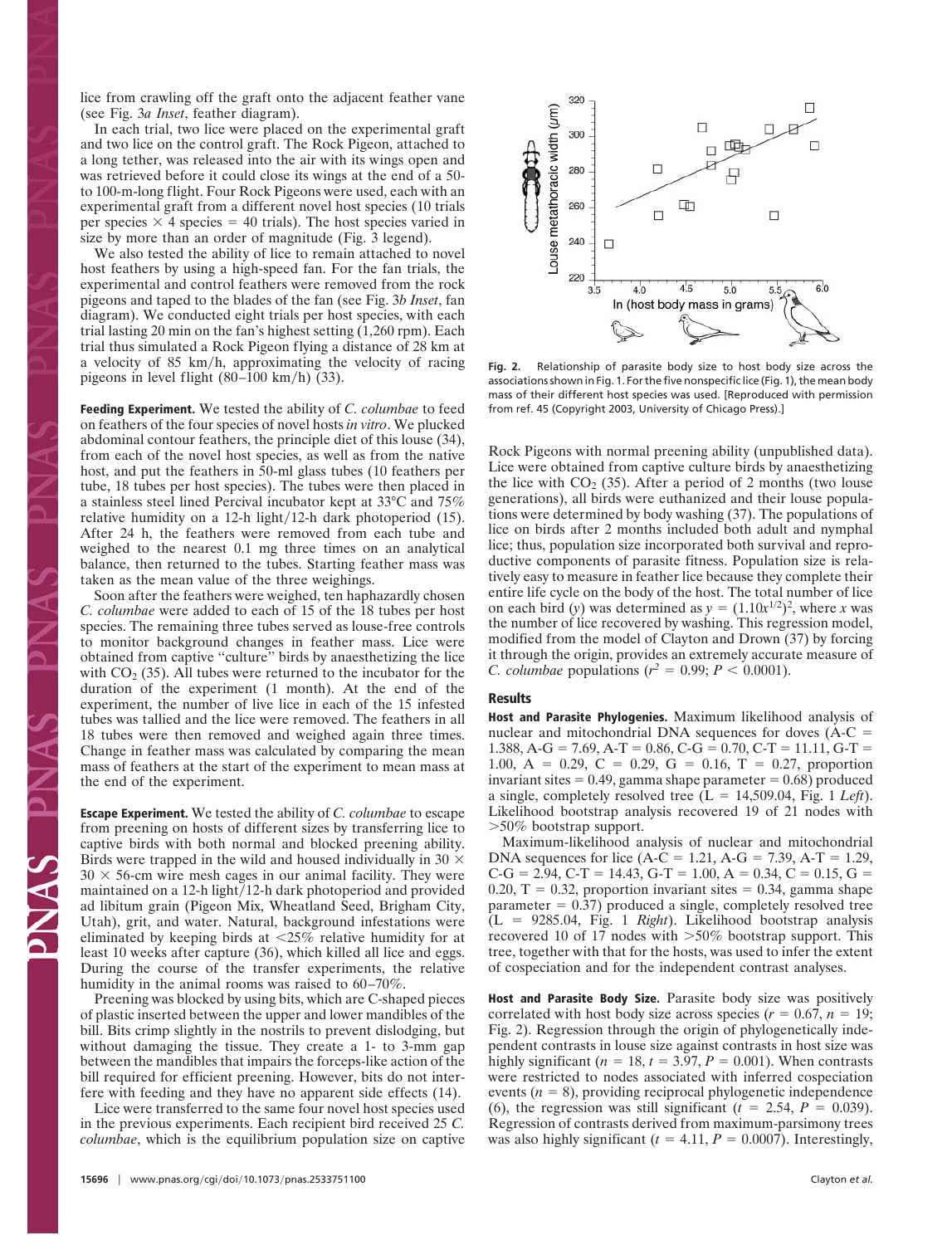

**Fig. 3.** Percent of lice remaining attached to grafts from feathers (drawn to scale) of four novel host species, compared to the native host (gray bars and feathers). The host species varied in size by more than an order of magnitude: C.G-d., Common Ground-dove (*C. passerina*), 30 g; M.D., Mourning Dove (*Zenaida macroura*), 119 g; W-t.D., White-tipped Dove (*Leptotila verreauxi*), 153 g; B-t.P., Band-tailed Pigeon (*Patagioenas fasciata*), 343 g; and the control, R.P., Rock Pigeon (*C. livia*), 355 g (29). The number of lice remaining attached did not differ significantly on Rock Pigeons allowed to fly a distance of 50–100 m (*a*) or on feathers taped to a high-speed fan for 20 min (*b*).

the five nonspecific *Columbicola* (Fig. 1, bold) occurred on hosts that were more similar in size than expected by chance; 8 of 11 host size differences were within the lowest quartile of all possible differences (Wilcoxon signed rank test,  $P = 0.008$ ).

**Feather Size.** Across host species, feather barb size was correlated with overall body size  $(r = 0.72, n = 18)$ . This relationship was highly significant when using phylogenetically independent contrasts  $(t = 3.41, n = 17, P = 0.0035)$ .

**Attachment Experiment.** There was no significant difference in the number of lice remaining attached to feather grafts of native versus novel species on Rock Pigeons allowed to fly 50–100 m (Fisher's exact test,  $P = 1.0$  for each of four novel species, 10 trials per species). Over 90% of all lice survived the flights, regardless of feather type (Fig. 3*a*). Attachment was also tested by comparing the survival of lice placed on novel host feathers taped to a high-speed fan for 20 min. Again, the number of lice remaining attached did not differ significantly between novel host feathers and Rock Pigeon controls  $(P = 0.48$  for C.G-d./ R.P., 1.0 for M.D./R.P., 1.0 for W-t.D./R.P., and 0.60 for B-t.P./R.P.). Over  $60\%$  of all lice survived the 20-min trials, regardless of feather type (Fig. 3*b*).

**Feeding Experiment.** The overall mean  $(\pm SE)$  number of live *C*. *columbae* in tubes with feathers was 6.5 ( $\pm$ 0.57) after 1 month (Fig. 4*a*). There was no significant difference in the number of lice among the five host species (ANOVA,  $F = 1.9$ , df = 4,  $P =$ 0.12; Fig. 4*a*). Similarly, there was no significant difference in feather mass among host species ( $F = 0.75$ , df = 4,  $P = 0.56$ ; Fig. 4*b*). All five species showed a substantial decrease in feather mass in tubes containing lice (mean decrease  $= 6.41 \pm 0.26$  mg,  $n = 15$  vials per species) compared to control tubes without lice (mean decrease  $= 0.11 \pm 0.03$  mg,  $n = 3$  vials per species;  $F =$  $41.01$ ,  $df = 5$ ,  $P < 0.0001$ ). Decreased feather mass was caused



Fig. 4. (a) Number of *C. columbae* (mean  $\pm$  SE) after 1 month in tubes containing feathers (drawn to scale) from one of four novel host species (black squares) or the native host (gray squares). Dotted line shows the number of lice placed in each tube at the start of the trial. ( $b$ ) Mean ( $\pm$ SE) feather mass consumed per louse per tube during the trials. Host abbreviations are as in Fig. 3.

by lice feeding on the feathers. The decreases were accompanied by weekly deposits of frass (louse feces) on the bottoms of all louse-infested tubes. Furthermore, 10 lice placed in each of 15 tubes without any feathers all died within a few days, demonstrating the need for a steady food supply.

**Escape Experiment.** Host species and preening treatment each had a significant overall effect on louse population size (Fig. 5, two-way ANOVA, *ln* transformed data; host species  $F = 9.3$ ,  $df = 4, P < 0.0001$ ; preening  $F = 147.5$ ,  $df = 1, P < 0.0001$ ). The interaction between host species and preening treatment was also significant ( $F = 3.2$ , df = 4,  $P = 0.022$ ), indicating that the impact of preening on lice depended on the host species to which they were transferred. Comparing lice on each individual (preening) host species further showed that *C. columbae* populations were lower on small-bodied hosts than on the native host (Fig. 5). In contrast, louse populations on the native host, as well as those on Band-tailed Pigeons, did not change significantly over the course of the experiment (ANOVA,  $F = 0.095$ , df = 2,  $P =$ 0.91).

Species of *Columbicola* escape from preening by hiding in furrows between the adjacent barbs of the large flight feathers on the wings and tail (14). However, lice on novel hosts that differed in size from the native host were unable to hide, making them vulnerable to preening. Significantly fewer lice inserted between feather barbs on the three small hosts, compared to the two large hosts (visual examination method, ref. 37; *G* test, *G*adj  $= 5.94$ , df  $= 1$ ,  $P = 0.015$ ).

## **Discussion**

The louse parasite and avian host phylogenies we reconstructed were well resolved and well supported. Comparing the phylogenies revealed more congruence than expected by chance, owing to a history of cospeciation (Fig. 1). Phylogenetically independent contrast analyses revealed that louse body size matches host body size, owing to correlated evolution of parasite and host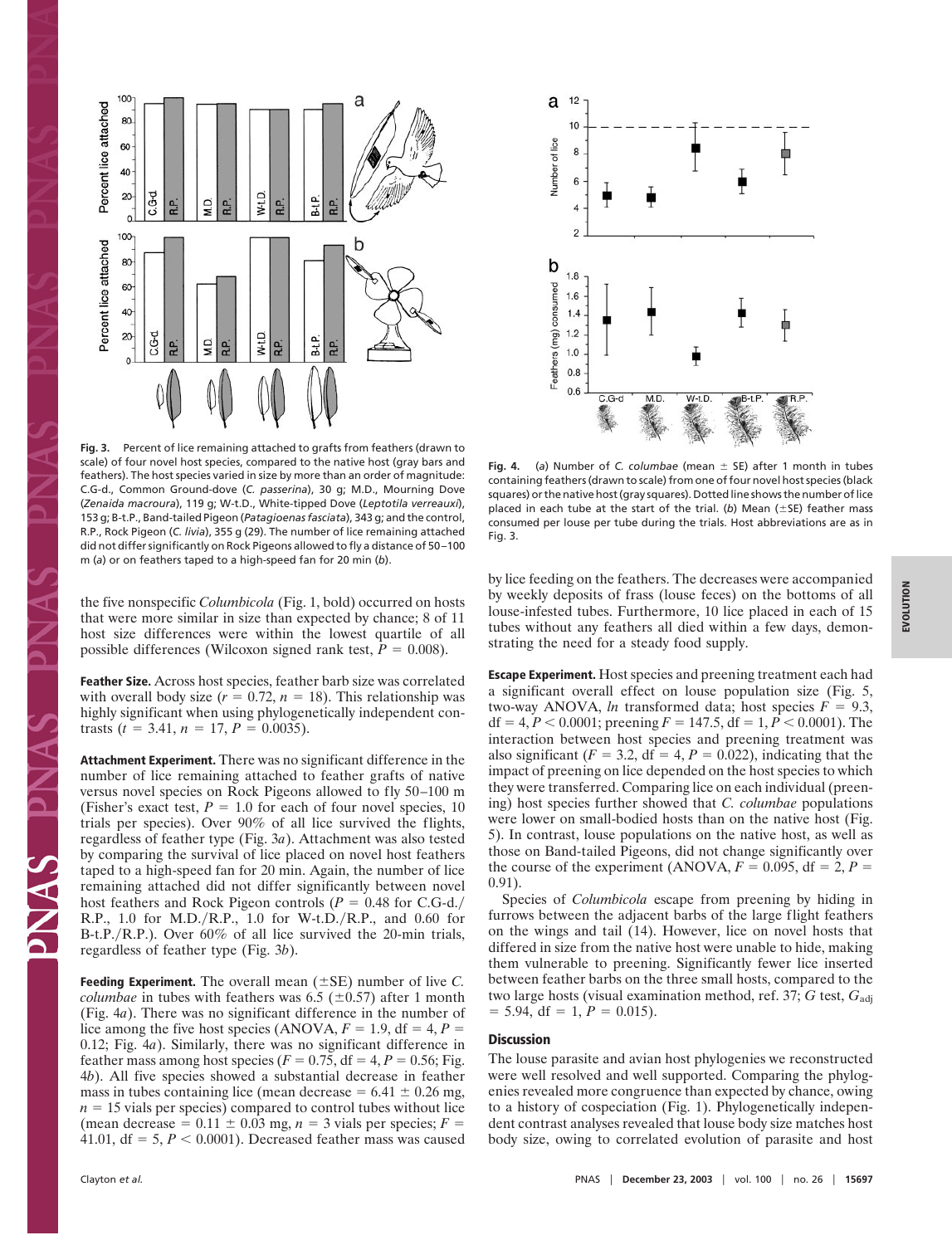

Fig. 5. Population sizes (mean  $\pm$  SE) of Rock Pigeon lice (*C. columbae*) transferred to novel host species, relative to the native host (gray bird). Host abbreviations are as in Fig. 3. Note log scale on *y* axis. Open squares are bitted birds that could not preen; closed squares are birds with normal preening ability (*n* = 6 birds per square, except W-t.D., *n* = 5 per square). Dotted line shows the number of lice transferred to each bird at the start of the experiment, which lasted 2 months.  $*$ ,  $P < 0.01$ ;  $\uparrow$ ,  $P \le 0.05$ ; for Dunnett's post hoc comparisons of the number of lice on each novel host species, relative to the number on Rock Pigeons (within preening treatments).

body size over macroevolutionary time (Fig. 2). Similar correlations have been shown for lice on mammals (6, 11).

The match in body size between lice and their hosts suggests that lice are limited to a narrow range of host body size. This proved to be the case for *Columbicola*; the five nonspecific *Columbicola* in our study (Fig. 1, bold) were present on hosts that are more similar in size than expected by chance, despite ecological opportunities to disperse among hosts of different sizes. Of the five host species used in our transfer experiments (Fig. 1, asterisks), all but one, the Band-tailed Pigeon (*Patagioenas fasciata*), are sympatric and syntopic (sharing habitat) at our field sites in Texas (17).

We tested the adaptive significance of the match in parasite and host body size by using the well studied species *C. columbae*, a host-specific parasite of the Rock Pigeon. We measured the fitness (survival and reproductive success) of *C. columbae* transferred to four novel host species of different sizes, relative to the fitness of lice transferred to new (control) individuals of the native host. The largest of the four novel hosts, the Band-tailed Pigeon, is similar in size to the Rock Pigeon  $\approx$  5% difference in body mass). It was included as a positive control allowing us to compare the fitness of *C. columbae* on a novel host that is similar in size to the native host. The transfer experiments showed that lice cannot establish viable populations on novel hosts that differ in size from the native host. To determine why size matters, we tested three often mentioned components of louse fitness: attachment, feeding, and escape from host defense (preening).

The impact of size on attachment was tested by comparing the survival of lice placed on sections of novel host feathers grafted onto feathers of Rock Pigeons trained to fly along a 100-m playing field. Over 90% of all lice survived these flights, regardless of feather type (Fig. 3*a*). Attachment was also tested by comparing the survival of lice placed on novel host feathers taped to a high-speed fan set to simulate a racing pigeon in flight. Over 60% of all lice survived the 20-min trials, regardless of feather type (Fig. 3*b*). The ability of lice to remain attached to feathers was independent of host size, contrary to the expectations of previous workers, who argued that large lice would have difficulty clinging to small feathers, particularly in heavy airflow (12, 18).

The impact of size on feeding was tested by comparing the population sizes of *C. columbae* cultured on feathers from different species in an incubator. At the end of the month-long trial, the number of lice did not differ significantly among the five host species (Fig. 4*a*), nor did feather mass consumption differ (Fig. 4*b*). This experiment shows that *C. columbae* is capable of using feathers from smaller novel host species as food. Other experiments currently in progress (unpublished data) show that lice are also capable of using feathers from larger novel hosts as food. Our results contradict the conventional wisdom that mandible size, which is correlated with overall size (18), limits the range of feather sizes on which lice can feed.

The impact of size on escape from host defense was tested by comparing the relative fitness (survival and reproduction) of lice transferred to novel hosts with and without normal preening ability. We measured the population size of lice on each bird 2 months after the initial transfer of 25 lice per bird; 2 months is approximately two louse generations (15). When preening was prevented, louse populations on all five host species increased, showing that lice not only survived, but also reproduced (Fig. 5, ). The increase was smallest on Common Ground-doves, which had a mean of 41 lice per bird (range  $= 17-70$ ) by the end of the experiment. Louse populations increased more on the other three novel host species but did not differ significantly from the native host, which had a mean of  $182$  lice per bird (range  $=$ 75–363). The ability of lice to survive and reproduce on the four novel hosts confirms that the feathers of these species provide adequate food and habitat for *C. columbae* in the absence of host preening.

The results differed dramatically for lice transferred to birds with normal preening (Fig.  $5$ ,  $\blacksquare$ ). *C. columbae* populations decreased sharply on the three smallest host species, which all had means of  $\leq$ 4 lice per bird per species (range for three host species  $= 0-8$ ). Although preening affected lice to varying degrees on all five hosts, its impact was greatest on the three small species. There was also a significant interaction between preening and host species (Fig. 5), confirming that the impact of preening depended on the host species to which lice were transferred. Preening had a much stronger effect on lice transferred to small-bodied species of novel hosts than it did on lice transferred to the Band-tailed Pigeon, a novel host that does not differ in size from the native host, the Rock Pigeon.

The negative effect of preening on lice transferred to smaller novel hosts begs the question whether preening would select against lice transferred to *larger* hosts. Lice presumably can hide between furrows that are wider than those on the native host. Thus, if preening selects only in favor of small body size, then the correlated evolution of body size we documented between *Columbicola* and their hosts (Fig. 2) presumably reflects a balance between preening and other opposing forces that select for *increased* size in *Columbicola* (14).

Our results suggest that the Band-tailed Pigeon should be a suitable host for *C. columbae*. Why, then, does *C. columbae* not occur on this host under natural conditions, given that Bandtailed Pigeons and Rock Pigeons are sympatric? We believe the answer lies partly with the fact that Band-tailed Pigeons live primarily in montane, forested habitat that is typically not occupied by Rock Pigeons. Thus, the absence of *C. columbae* from Band-tailed Pigeons may reflect a lack of ecological opportunity for lice to disperse between Rock Pigeons and Band-tailed Pigeons, despite sympatry of the two host species. Rock Pigeons are also a European species introduced to North America in the 1600s (33), which is recent from a macroevolutionary perspective.